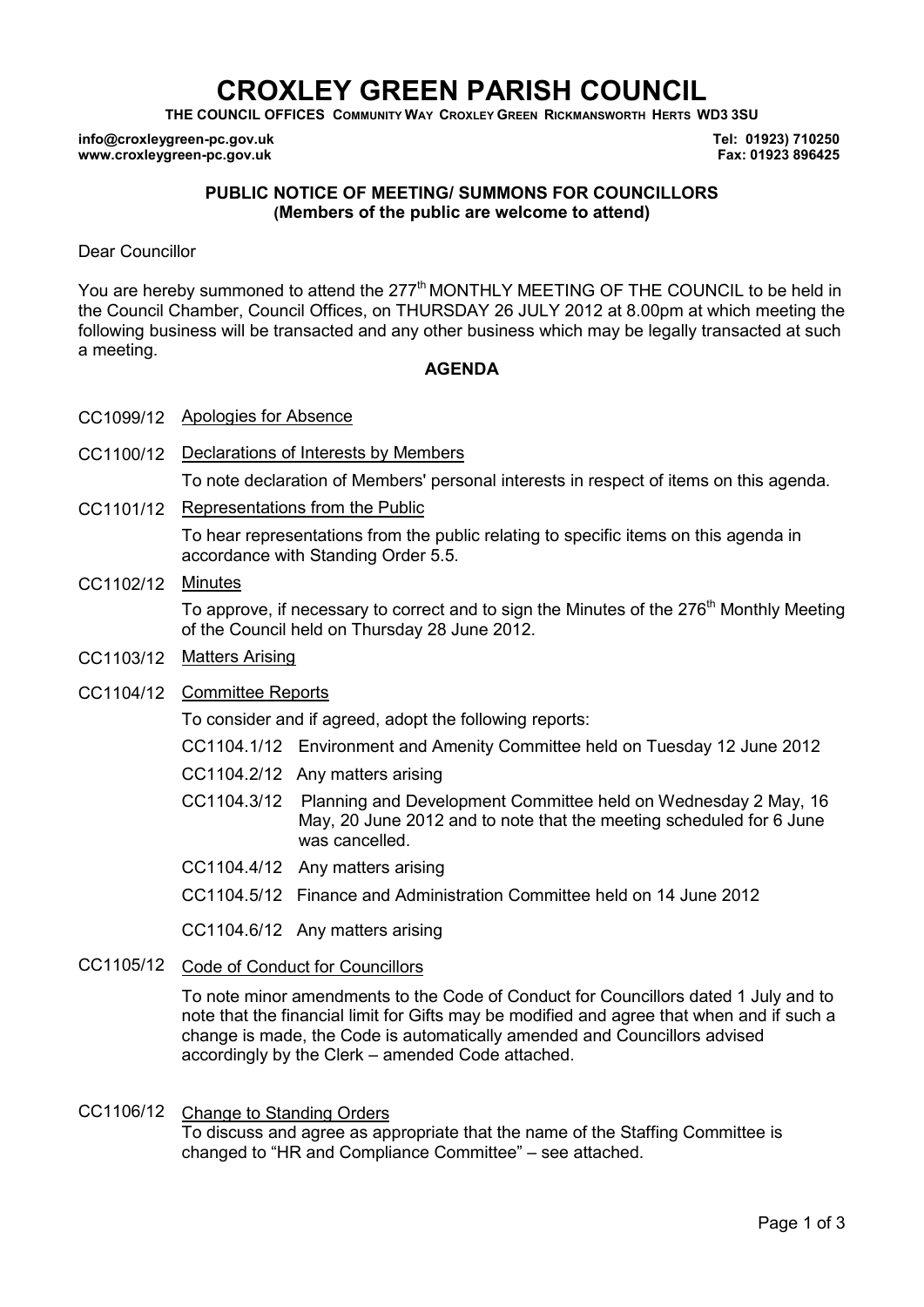## CC1107/12 Annual Accounts 2011/12 – External Audit

If received, to note that the Annual Return for the Parish Council's Annual Accounts has been signed off by the External Auditor and to receive the External Auditors report if any.

# CC1108/12 Parish Council Risk Assessment Review To review and sign off the Council's Risk Assessment for 2012/13 – see attached.

CC1109/12 Parish Council's Internal Audit Review To review the effectiveness of the Council's internal audit procedure – see attached.

## CC1110/12 S137 Grant Application from Croxley Green Guild of Sport

To discuss and agree as appropriate the recommendation of the Finance & Administration Committee that the Parish Council supports an S137 Grant Application from the Guild of Sport but in view of the limited budget available to decide how much grant should be given – Minute FA831/12 12 July refers.

## CC1111/12 S137 Grant Application from All Saints' Church

To discuss and agree as appropriate the recommendation of the Finance & Administration Committee that the Parish Council supports an S137 Grant Application from the All Saints' Church but in view of the limited budget available to decide how much grant should be given – Minute FA832/12 12 July refers.

#### CC1112/12 Footpath between FP10 and New Road

To ratify as appropriate the recommendation from the Finance and Administration Committee that the footpath between Footpath 10 and New Road be re-surfaced at a cost of £780 – Minute EA883/12 12 July refers.

#### CC1113/12 Planning Committee Meetings

To discuss and agree as appropriate that the Planning and Development (P&D) meeting scheduled for Wednesday 1 August is cancelled whilst a review of the number of meetings and Terms of Reference of the Committee is undertaken and that any applications requiring comments within the consultation time are delegated to two P&D Members and the Clerk.

## CC1114/12 Croxley Rail Link

To receive a verbal update about the Croxley Rail Link and Public Enquiry and that preparation of any evidence to the Enquiry is delegated to the Planning and Development Committee.

#### CC1115/12 Police Community Support Officers' (PCSOs) Report

To receive and discuss as appropriate a report on the work of the PCSOs within Croxley Green.